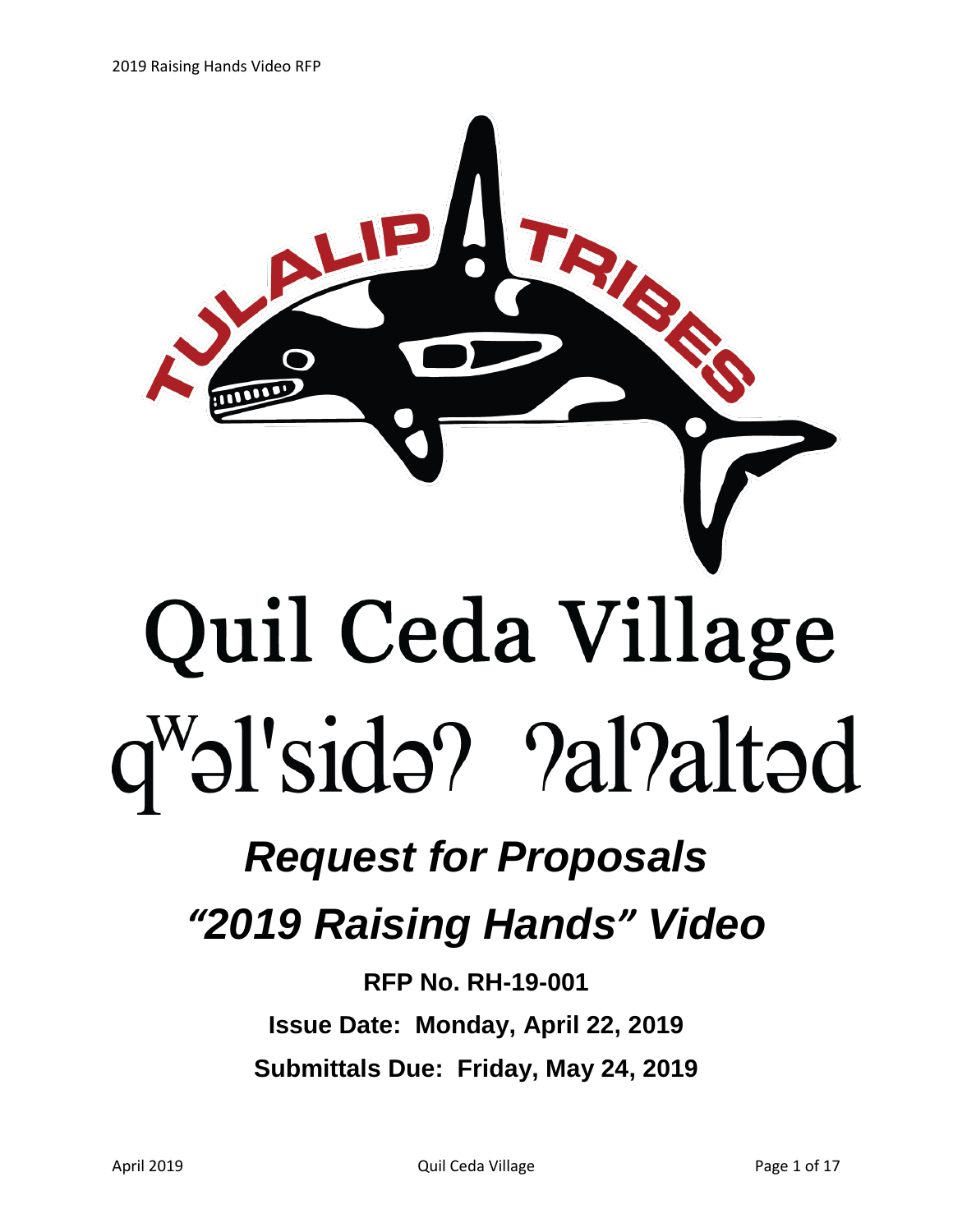# Quil Ceda Village REQUEST FOR PROPOSALS

Quil Ceda Village hereby invites you to submit a Bid Proposal in your area of expertise for this project.

#### **SIGNATURE OF BIDDER'S DULY AUTHORIZED REPRESENTATIVE**

**THIS OFFER MUST BE SIGNED IN INK BY AN AUTHORIZED REPRESENTATIVE OF THE OFFEROR. ANY ALTERATIONS OR ERASURES TO THE OFFER MUST BE INITIALED IN INK BY THE UNDERSIGNED AUTHORIZED REPRESENTATIVE.**

**The undersigned acknowledges, attests and certifies individually and on behalf of the Offeror that: (1) He/she is a duly authorized representative of the Offeror, has been authorized by Offeror to make all representations, attestations, and certifications contained in the bid/proposal document and all addenda, if any issued, and to execute this bid/proposal document on behalf of Offeror; (2) Offeror, acting by its authorized representatives, has read and understands all bid/proposal instructions, specifications, and terms and conditions contained in this bid/proposal document (including all listed attachments and addenda, if any issued); (3) Offeror certifies that this bid/proposal had been arrived at independently and has been submitted without collusion designed to limit independent bidding or competition; (4) Offeror is bound by and will comply with all requirements, specifications, and terms and conditions contained in this bid/proposal document (including all listed attachments and addenda, if any issued); (5) Offeror will furnish the designated item(s) and/or service(s) in accordance with the bid/proposal specifications and requirements and will comply in all respects with the terms of the resulting contract upon award; (6) OFFEROR WILL PROVIDE/FURNISH TULALIP TRIBES BUSINESS LICENSE NUMBER AND FEDERAL IDENTIFICATION NUMBER WITH BID SUBMISSION.**

I hereby acknowledge having received and duly considered the following addenda to the specification and the following revision or additions to the plans:

| Addenda No. <b>Addenda</b> No.     | to No. | Inclusive.                              |      |
|------------------------------------|--------|-----------------------------------------|------|
| Bidder (COMPANY) Name              |        | TULALIP Bus. Lic. No. & FED ID# (REQ'D) |      |
| <b>Bidder Address</b>              |        |                                         |      |
| <b>Authorized Signature</b>        |        |                                         | Date |
| Title of Authorized Representative |        |                                         |      |
| <b>Contact Person</b>              |        | Phone                                   | Fax  |
|                                    |        |                                         |      |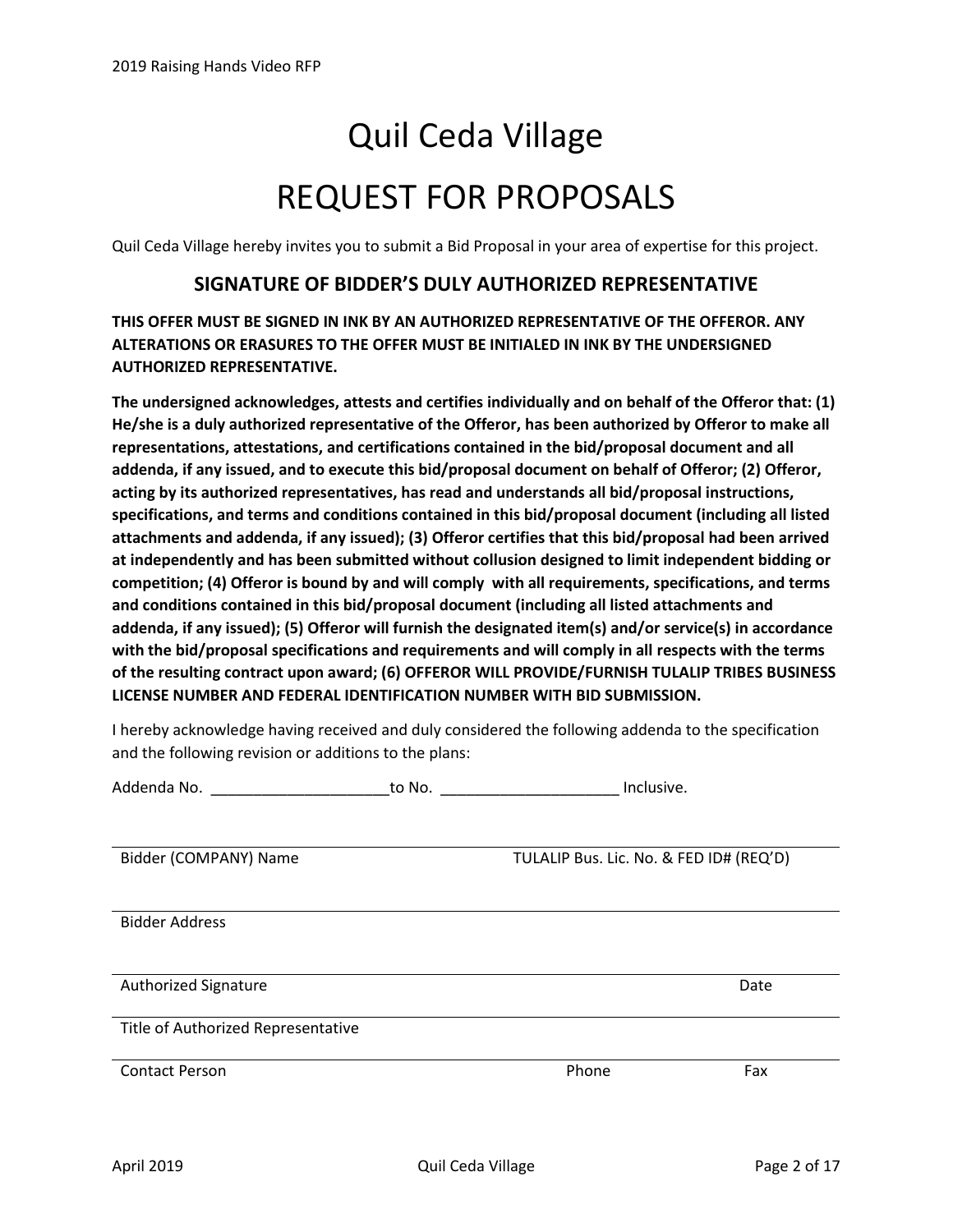## <span id="page-2-0"></span>A. Summary

These documents constitute a Request for Proposals (RFP) from prospective Video Design and Development companies for the digital video design, development and production services of the project described below.

The purpose and intent of the RFP is for Quil Ceda Village to identify the "best value" proposer for the digital video design, development and production services of the Tulalip Tribes' 2019 "Raising Hands" Video. Quil Ceda Village will issue a negotiated Guaranteed Maximum Price Video Design and Development contract as a result of theseefforts.

Project Number: RH-19-001 Project Name: "Raising Hands" Video design, development and production services Project Location: Tulalip, Washington Project Owner: Quil Ceda Village Project Manager: Ms. Marilyn Sheldon Address: 8802 27TH AVE NE Phone/Fax: (360) 716-5070 / (360) 716-0126 E-mail: msheldon@tulaliptribes-nsn.gov

This RFP invites Video Design and Development companies to submit qualifications and design concepts for the first phase of the selection process, along with a project budget and price proposal for the proposed design concept. Interviews may be conducted with Finalists to review the Team's qualifications, concepts and budget. Our intent is to select the winning team based on a "best value" and "best qualified" assessment.

Teams must have an established record of performance in the delivery of digital video design, development and production services on similar scaled projects and demonstrate commitment to the successful completion of the project. Lead firms are encouraged to assemble a full team of subconsultants sufficient to provide expertise required for the successful completion of the project.

Submitters shall label their Proposals "Raising Hands Video" and deliver them to the office of the Consolidated Borough of Quil Ceda Village – Administrative Office at 8802 27th Avenue NE, Tulalip, WA 98271-9694 by 2 p.m. on May 24, 2019. Final selection of a proposal and award of a contract is subject to approval by Quil Ceda Village. Quil Ceda Village reserves the right to cancel the RFP or to reject any or all Proposals if it is in Quil Ceda Village's interest to do so. Quil Ceda Village may waive minor informalities contained in any Proposal.

All questions concerning this RFP are to be submitted in writing (via mail, facsimile, or email) to Marilyn Sheldon (see paragraph [A.6\)](#page-4-0).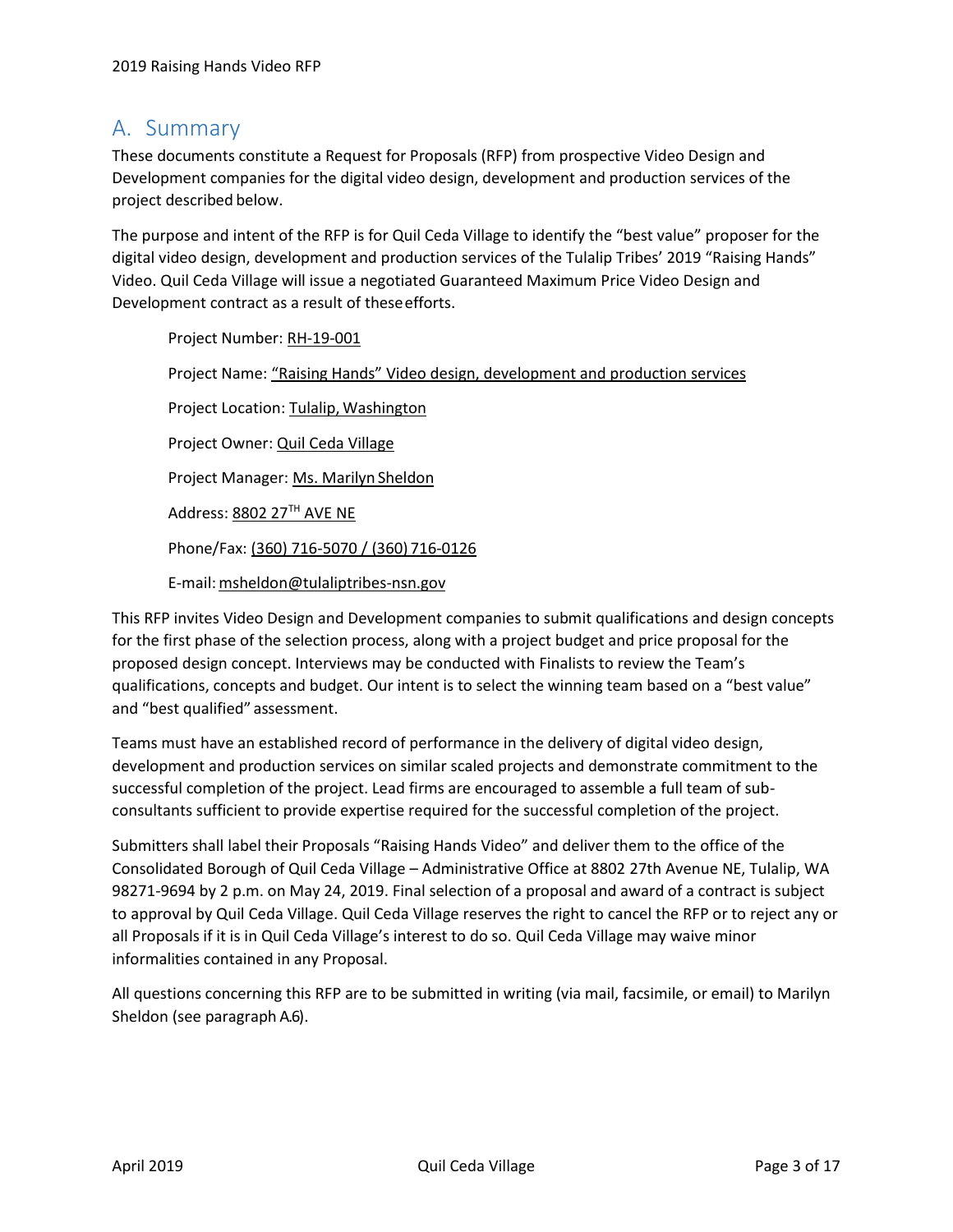## Table of Contents

| А.        |       |  |
|-----------|-------|--|
|           | A.1   |  |
|           | A.2   |  |
|           | A.3   |  |
|           | A.4   |  |
|           | A.5   |  |
|           | A.6   |  |
|           | A.7   |  |
|           | A.8   |  |
|           | A.9   |  |
|           | A.10  |  |
|           | A.11  |  |
|           | A.12  |  |
| <b>B.</b> |       |  |
|           | B.1   |  |
|           | B.1.1 |  |
|           | B.1.2 |  |
|           | B.1.3 |  |
| C.        |       |  |
|           | C.1   |  |
|           | C.2   |  |
|           | C.3   |  |
|           | C.4   |  |
|           | C.5   |  |
|           | C.6   |  |
|           | C.7   |  |
|           | D.    |  |
|           | D.1   |  |
|           | D.2   |  |
| Ε.        |       |  |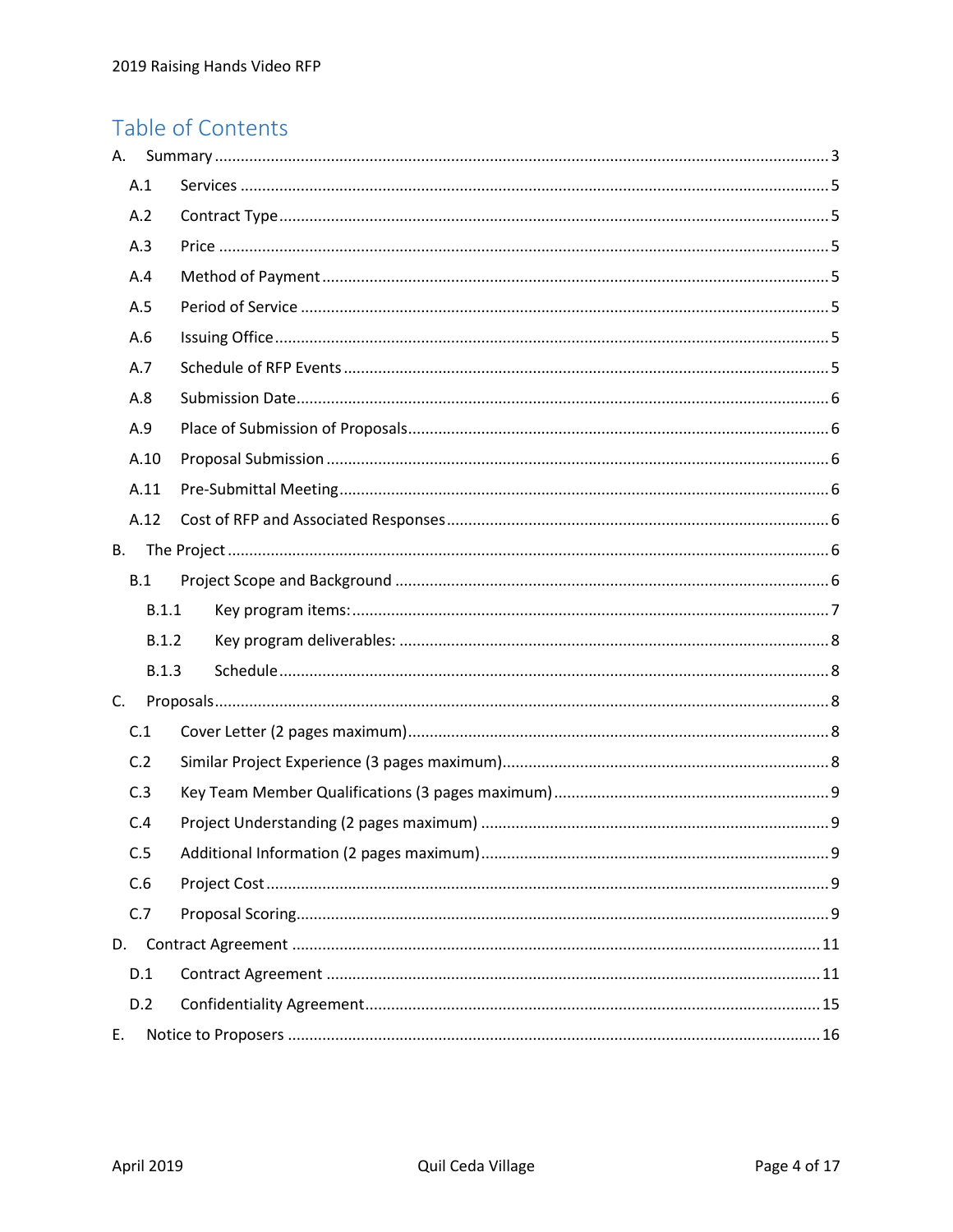## <span id="page-4-1"></span>A.1 Services

The Video Production Company shall provide all digital video design, development and production services for the "Raising Hands" video for Quil Ceda Village located in Tulalip, Washington.

## <span id="page-4-2"></span>A.2 Contract Type

This is a negotiated Guaranteed Maximum Price Contract for digital video design, development and production services. Quil Ceda Village may select and award to other than the lowest price offer. Quil Ceda Village intends to award the entire scope of the contract (design, development and production services) to an individual Video Production Company. Quil Ceda Village reserves its right to award or make no award at all.

## <span id="page-4-3"></span>A.3 Price

Video Production Companies shall submit a price proposal as part of their response to this RFP. Quil Ceda Village may choose to make award to the successful Proposer at the proposed price, or may elect to enter discussions with a Proposer to arrive at a price.

## <span id="page-4-4"></span>A.4 Method of Payment

Progress payments shall be made for work in progress related to a schedule of values and milestone achievement. Advance payments may be authorized.

## <span id="page-4-5"></span>A.5 Period of Service

Video Production Company shall commence work within 10 days of contract award or notice to proceed, whichever is later. Total contract phases shall be complete no later than September 30, 2019.

## <span id="page-4-0"></span>A.6 Issuing Office

The Quil Ceda Village – Charitable Giving Office is the issuing office for this Request for Proposal. QCV – Charitable Giving Office is the sole point of contact for this RFP. Point of Contact for this RFP is:

Marilyn Sheldon 8802 27th Avenue NE, Tulalip, WA 98271-9694 Fax: 360.716.5070

E-mail: msheldon@tulaliptribes-nsn.gov

Any questions should be addressed to the Point of Contact in writing either by facsimile or email. Questions shall be compiled and formal answers published as an addendum to this solicitation. No addendum is effective unless it is formally published by the QCV – Charitable Contributions Office.

#### <span id="page-4-6"></span>A.7 Schedule of RFP Events

- RFP Document Availability Date: April 22, 2019
- Pre-submittal meeting, which is not mandatory, will be held on Thursday, April 25, 2019 at 10:00 a.m.
- Last Date for Questions, Requests for Clarifications and Request for Changes: seven (7) days prior to closing date for RFP submissions.
- Closing Date for Submissions: May 24, 2019
- Tentative Interviews: First week of June 2019, if necessary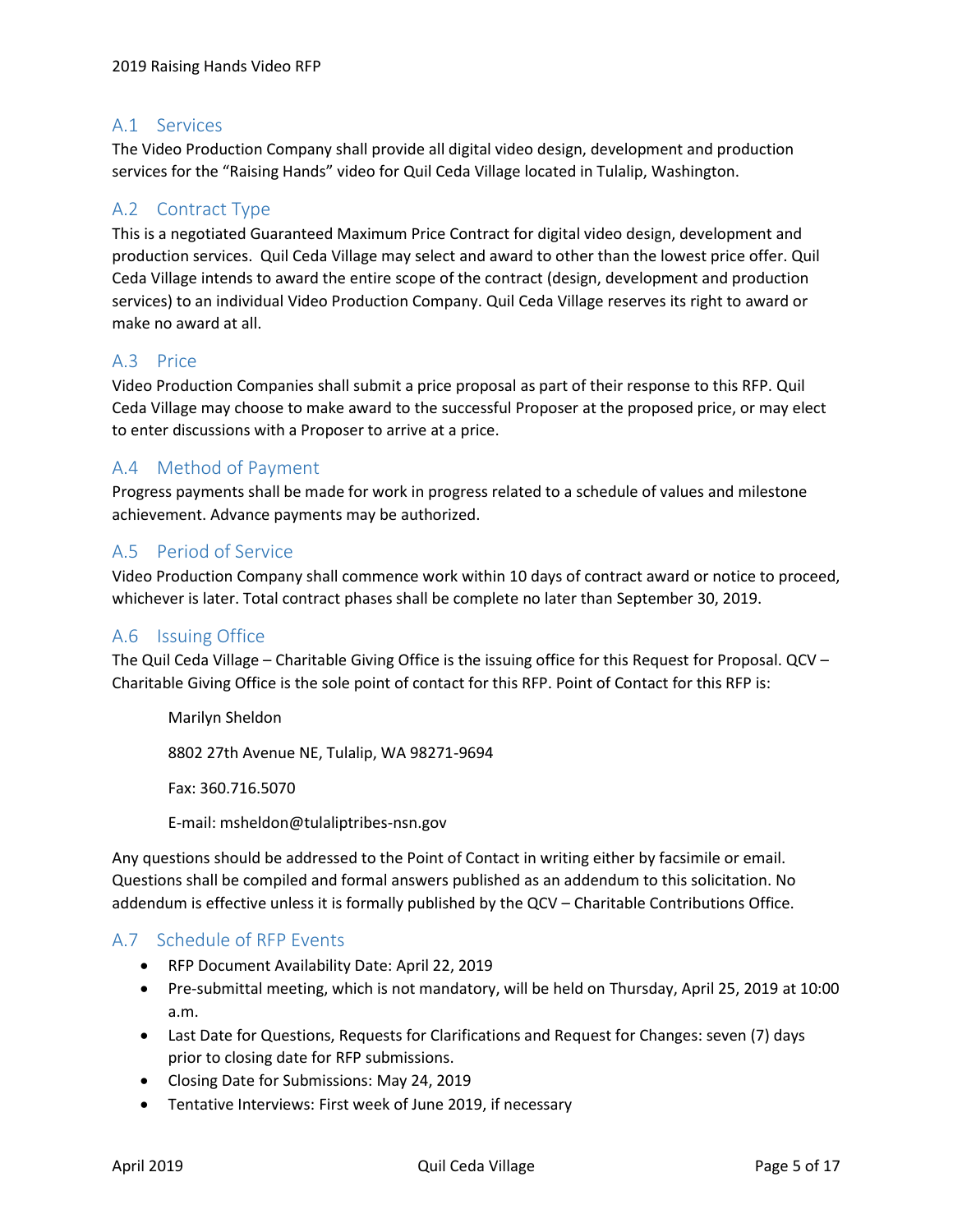- Notice of Intent to Award: June 7, 2019
- Negotiated Guaranteed Maximum Price Contract Award: June 14, 2019

### <span id="page-5-0"></span>A.8 Submission Date

Proposals are due no later than May 24 2019 at 2:00 pm local time.

## <span id="page-5-1"></span>A.9 Place of Submission of Proposals

Completed proposals shall be submitted to:

The Consolidated Borough of Quil Ceda Village Administrative Office 8802 27th Avenue NE Quil Ceda Village, WA 98271

#### <span id="page-5-2"></span>A.10 Proposal Submission

Proposals shall be submitted in the form as outlined in Section C. Proposals submitted in a format other than that specified will be considered nonresponsive and will not be considered.

## <span id="page-5-3"></span>A.11 Pre-Submittal Meeting

A recommended pre-submittal meeting, which is not mandatory, is scheduled for April 25, 2019 at 10:00 am at

> The Consolidated Borough of Quil Ceda Village Administrative Office 8802 27th Avenue NE Quil Ceda Village WA 98271

#### <span id="page-5-4"></span>A.12 Cost of RFP and Associated Responses

Except as outlined in this Section, this RFP does not commit Quil Ceda Village to paying any expenses incurred by any Firm in the submission or presentation of a proposal, or in making the necessary studies for the preparation of a proposal, or in traveling to the site of the interviews.

## <span id="page-5-5"></span>B. The Project

## <span id="page-5-6"></span>B.1 Project Scope and Background

This project will create a digital video(s) in which the Tulalip Tribes of Washington will honor and educate others on six charitable organizations or enterprises that exemplify the Tulalip Tribes' giving and show the outside community that Tulalip Tribes not only care about their immediate community but also about outside communities' region wide. The video(s) will also educate others in showing that the Tulalip Tribes is here and they are about building a healthy, sustainable community. The project will also include the development of a Tulalip History video.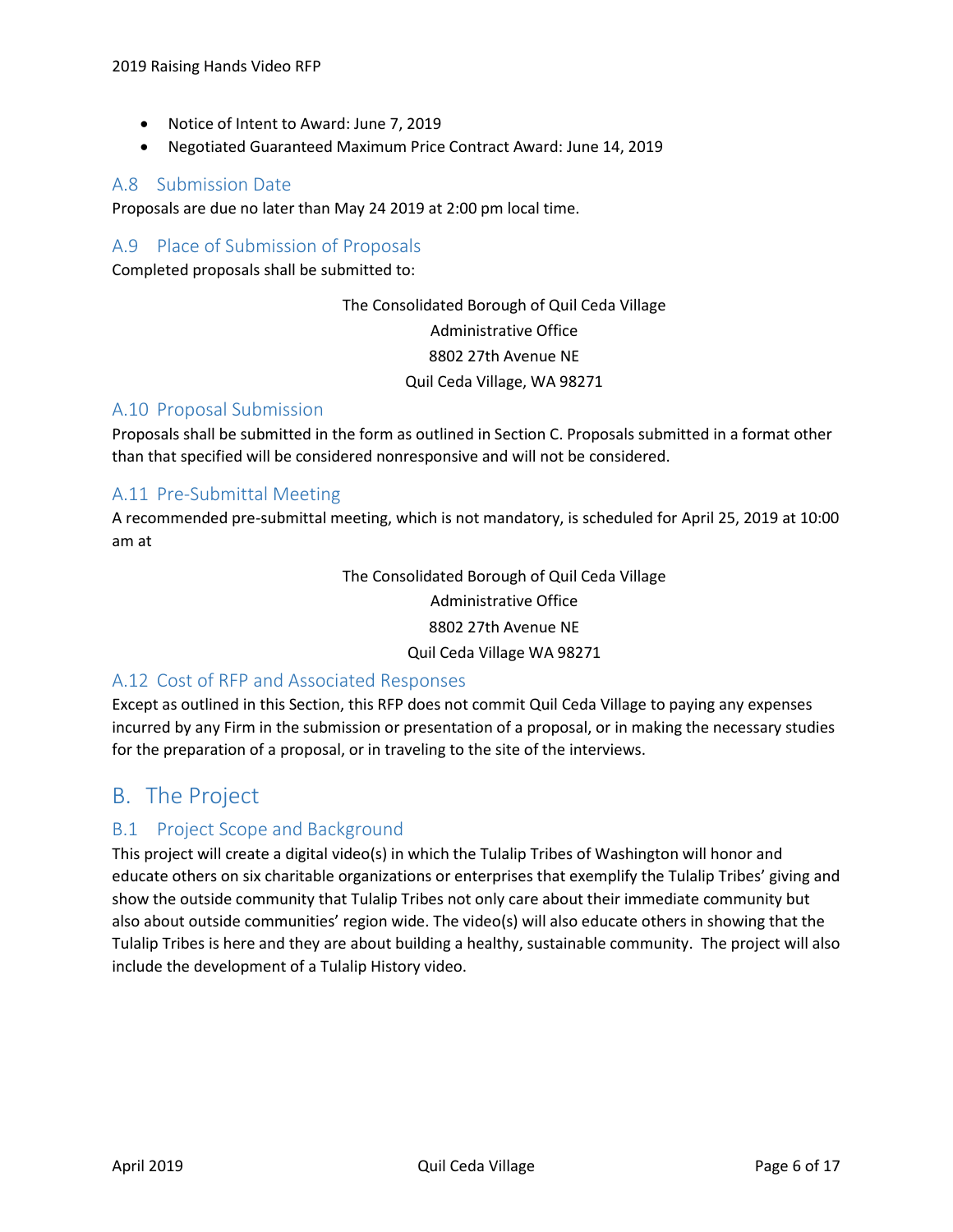- <span id="page-6-0"></span>B.1.1 Key program items:
- *B.1.1.1 All video production review and final submittals shall be prepared and submitted in 100% HD quality format.*
- *B.1.1.2 Selected Proposer will be required to contact and coordinate interviews with certain Tulalip Tribes' Board of Directors and various charitable organizations or enterprises. The Quil Ceda Village Project Manager will provide the selected company with an interview contact list.*
- *B.1.1.3 The selected proposer must be able to adhere to the schedule as outline it Section B.1.3*
- *B.1.1.4 Selected Proposer should plan for post editing requirements after the charitable event is held.*
- *B.1.1.5 Selected Proposer will be required to turn-over all unedited "B-roll" digital video footage at the completion of this Contract to Quil Ceda Village.*
- *B.1.1.6 Selected Proposer shall plan for a design review and completion status meetings with representatives of Quil Ceda Village once every other week commencing with issuance of a Notice to Proceed until Contract completion. Meetings shall be held in a mutually acceptable location to all parties.*
- *B.1.1.7 Selected Proposer shall submit via a file sharing service (such as Dropbox) unedited versions of the digital video which include previous review comments of Quil Ceda Village for review and comment prior to final production of the video. The contractor shall allow 5 days for this review. If a digital files service is not available or practical the proposer will submit at least five (5) copies on portable media devices.*
- *B.1.1.8 All versions of the produced and unproduced digital video footage, including unedited "B- roll" video footage shall become the sole and exclusive property of Quil Ceda Village, in the public and private domain, and not the property of the selected Proposer. The selected Proposer shall not copyright, or cause to be copyrighted, any portion of said videos prepared for or submitted to Quil Ceda Village as a result of this solicitation.*
- *B.1.1.9 The consolidated video shall contain an intro/title slide at the beginning of the video and a title slide before each of the individual charity showcase video. The into/title slide shall contain the text Raising Hands 2019 and modeled after the Raising Hands 2019 theme. The title slides between each showcase video shall contain the name of the charity and the name of the service area of the charity (this information will be provided to the contract at the time of the identification of the charity to be showcased) modeled after the Raising Hands 2019 theme.*
- *B.1.1.10 The individual charity video shall have intro/title at the beginning of the video and a closing slide at end of each charity video. These slides shall be modeled after the 2019 Raising Hands theme; the theme will be provided at mutually agreed upon time.*
- *B.1.1.11 The Tulalip History video shall have intro/title at the beginning of the video and a closing slide at end of the video. The treatment theme will be provided at a mutually agreed upon time.*
- *B.1.1.12 Video producer may at their discretion provide "production credits" at the end and only at the end of the consolidated video.*

It is the responsibility of each proposer, before submitting, to examine thoroughly the RFP documents; consider tribal, federal, and local laws, ordinances and regulations that may affect cost, progress, and performance of the work; and to study and carefully correlate the proposer's knowledge and observations with the RFP documents and other related data.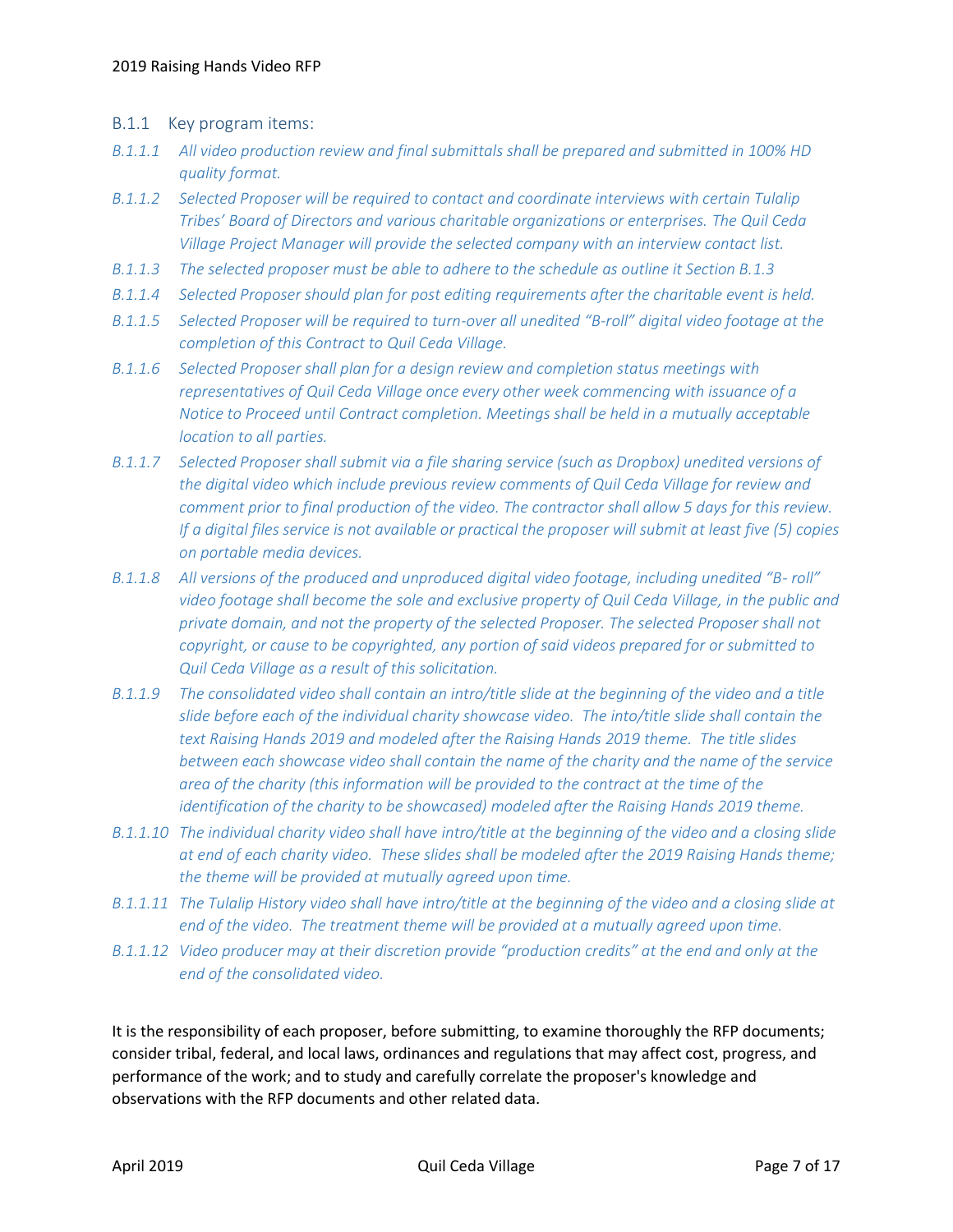The project and all program elements shall be designed and performed to meet all applicable tribal, federal and local laws, codes, and ordinances, and will follow industry best practices. Acceptance of a proposal, whose terms are not in compliance with this requirement, unless specifically highlighted in the proposal, shall not relieve the video design, development and production company of the requirement to comply and will not be the basis for any request to increase price.

- <span id="page-7-0"></span>B.1.2 Key program deliverables:
- *B.1.2.1 Seven (7) videos delivered in mp4 format. The video's will be broken down as follows:*
- B.1.2.1.1 Six (6) videos five to seven (5- 7) minute (approximate length) each showcasing an individual charitable organization in mp4 format.
- B.1.2.1.2 One (1) Tulalip History Video. The Tulalip History Video shall be delivered as a single video six to ten  $(6 - 10)$  minute (approximate length), the resulting video shall be delivered in mp4 format.
- *B.1.2.2 One 30 minute (approximate length) consolidated video containing the six (6) showcase videos (Section B.1.2.1.1), the resulting video shall be delivered in mp4 format. The order of the videos will be provided to the Proposer after a review of the six (6) charity videos.*
- *B.1.2.3 All unedited "B-roll" digital video footage.*
- <span id="page-7-1"></span>B.1.3 Schedule
- *B.1.3.1 At the time of award, the vendor will be provided with the names of four (4) of the six charities.*
- *B.1.3.2 The names of the remaining two charities will be provided to the vendor by July 31th 2019.*
- *B.1.3.3 All charities will be filmed at a time negotiated by the videographer and individual charitable organization.*
- *B.1.3.4 The Tulalip History Video will be filmed at a time negotiated by the videographer and the Project Manager.*
- *B.1.3.5 Final treatment and editing will be at a time agreed upon by the selected videographer and Project Manager.*

## <span id="page-7-2"></span>C. Proposals

Responses to this RFP should not exceed a total of twelve (12) 8.5 x 11 pages, exclusive of cost information (section C.6 below). The response to the RFP must include:

## <span id="page-7-3"></span>C.1 Cover Letter (2 pages maximum)

Provide a signed cover letter from an authorized officer or director of the submitter, including an acknowledgement and acceptance of the Contract contained in Section F.

## <span id="page-7-4"></span>C.2 Similar Project Experience (3 pages maximum)

Include specific project citations with dates of completion and owner/ reference name and phone number. Projects should be both recent and relevant. Photographs of projects may be excluded from the page limit. Digital videos of similar design, development and production services as that being requested in this Request for Proposal may be submitted. The proposal should address:

- Experience and understanding of digital video design, development and production.
- Experience with the design process for digital videos.
- Experience in design project administration.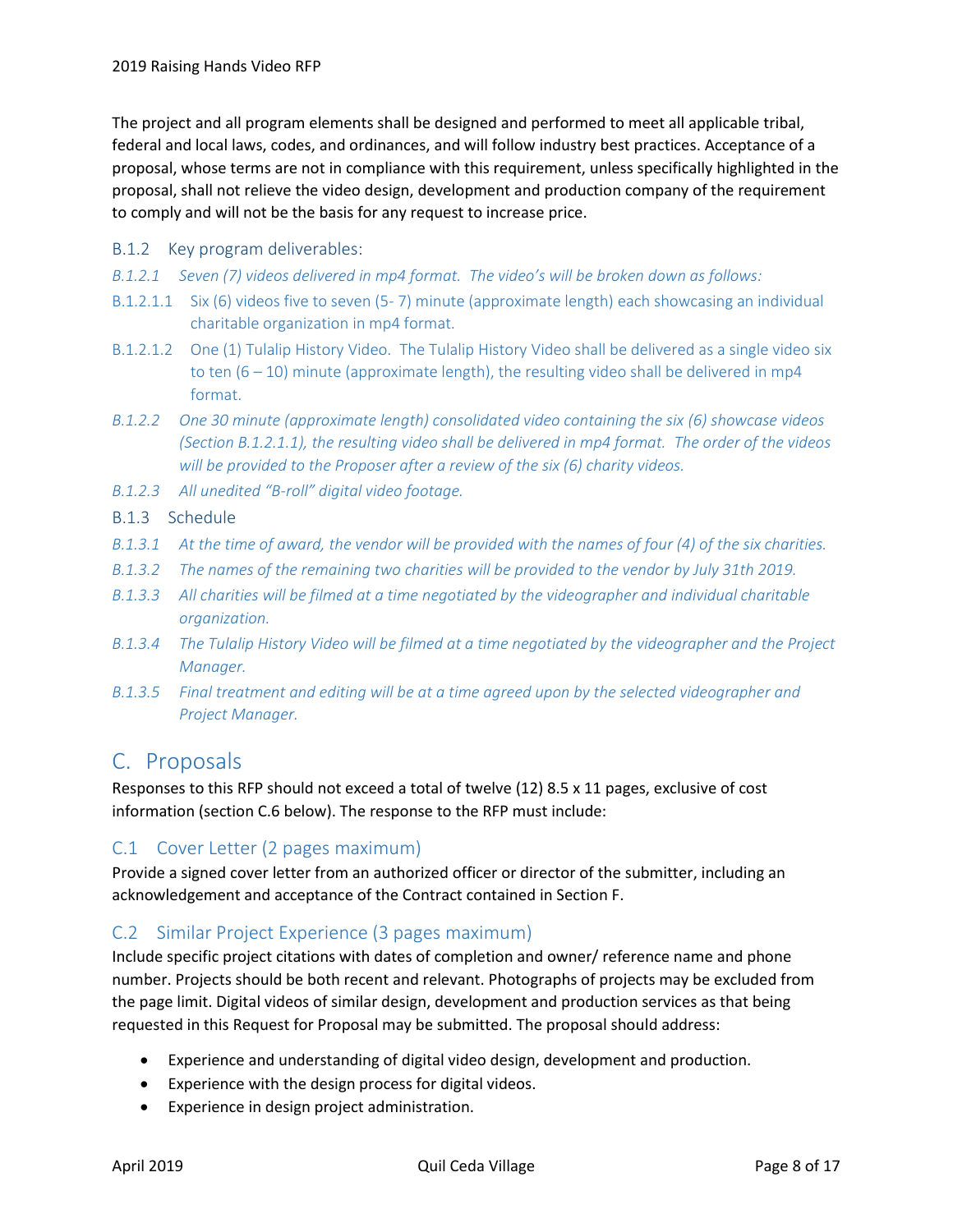- Experience in design, development and production oversight, project objectives and schedule adherence.
- Experience of the company's team together on similar projects.
- Experience in keeping exact expenses within budget.
- Knowledge of applicable tribal, Federal and local requirements and approvals process.

## <span id="page-8-0"></span>C.3 Key Team Member Qualifications (3 pages maximum)

Provide an organization chart showing the role and relationships of all Team members. Also indicate the primary individuals that will be working on this project, and their office location. Preference will be given to Native American-owned enterprises or organizations and the employment of "preferred" individuals.

Provide resume information for each key Team individual, including the Project Manager, Video Design Manager and Video Production Manager. Provide an indication of the individual's availability and commitment to the project through completion.

## <span id="page-8-1"></span>C.4 Project Understanding (2 pages maximum)

Provide a summary of key points of the project and your team's ability to address those points.

## <span id="page-8-2"></span>C.5 Additional Information (2 pages maximum)

Any additional information is to be included in this section, which the proposal may use to address any design options, or additional features or options the proposer would like to discuss.

#### <span id="page-8-3"></span>C.6 Project Cost

In a separate sealed envelope labeled with the Proposer's name, please provide the total project cost proposal to develop, design and produce the digital video. Proposers are to provide a level of detail that will illustrate design, development and production costs, and any recommended phasing. Also provide in this section, a properly completed "Signature of Bidder's Duly Authorized Representative" form, and all Representations and Certification contained in Section E. This project will be awarded as a negotiated Guaranteed Maximum Price contract; project costs included in the proposal should include all costs required to deliver a complete and usable digital video.

Costs should be grouped and presented as follows:

- Digital Video Development and Administrative Support.
- Digital Video Design and Technical Support.
- Digital Video Production Phase.
- Post editing of digital video after charitable event is held.

When preparing its cost proposal, the proposer should prepare its proposal such that costs for each level are segregated and understandable.

#### <span id="page-8-4"></span>C.7 Proposal Scoring

Proposals will be scored according to the following formula:

- Similar Project Experience (30 points)
- Key Team Members (30 points)
- Project Understanding (20 points)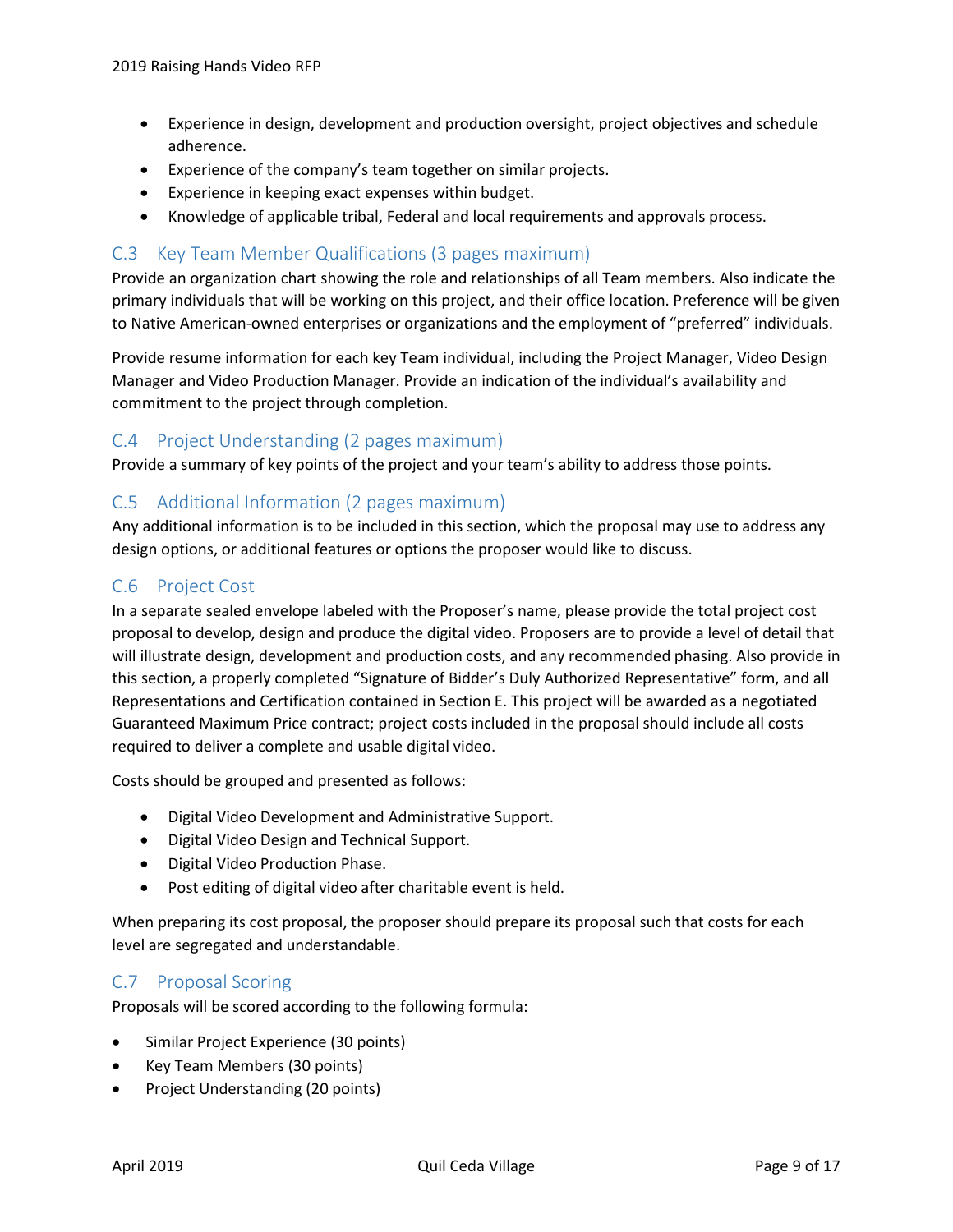All of the information listed above (lines C.1 through C.6) will be scored, and the scoring will be used as the basis to select a shortlist of Finalists. Once a list of Finalists has been determined from the Technical Evaluation, Finalists' Price Proposals will be opened and evaluated along with the Technical Proposal. At this stage, Technical Merit and Price are roughly equal in importance.

Shortlisted firms may be asked to present their qualifications, concept designs and their cost proposals at an interview. Interviews, if conducted, will be judged, and the scoring will factor into the final selection.

The Proposer should submit its best proposal initially as Quil Ceda Village intends to evaluate proposals and make an award without discussions (except clarifications). Additionally, the Quil Ceda Village reserves the right to conduct discussions should Quil Ceda Village deem it necessary. The Proposer's proposal, along with these RFP documents, will be incorporated into the final contract at award.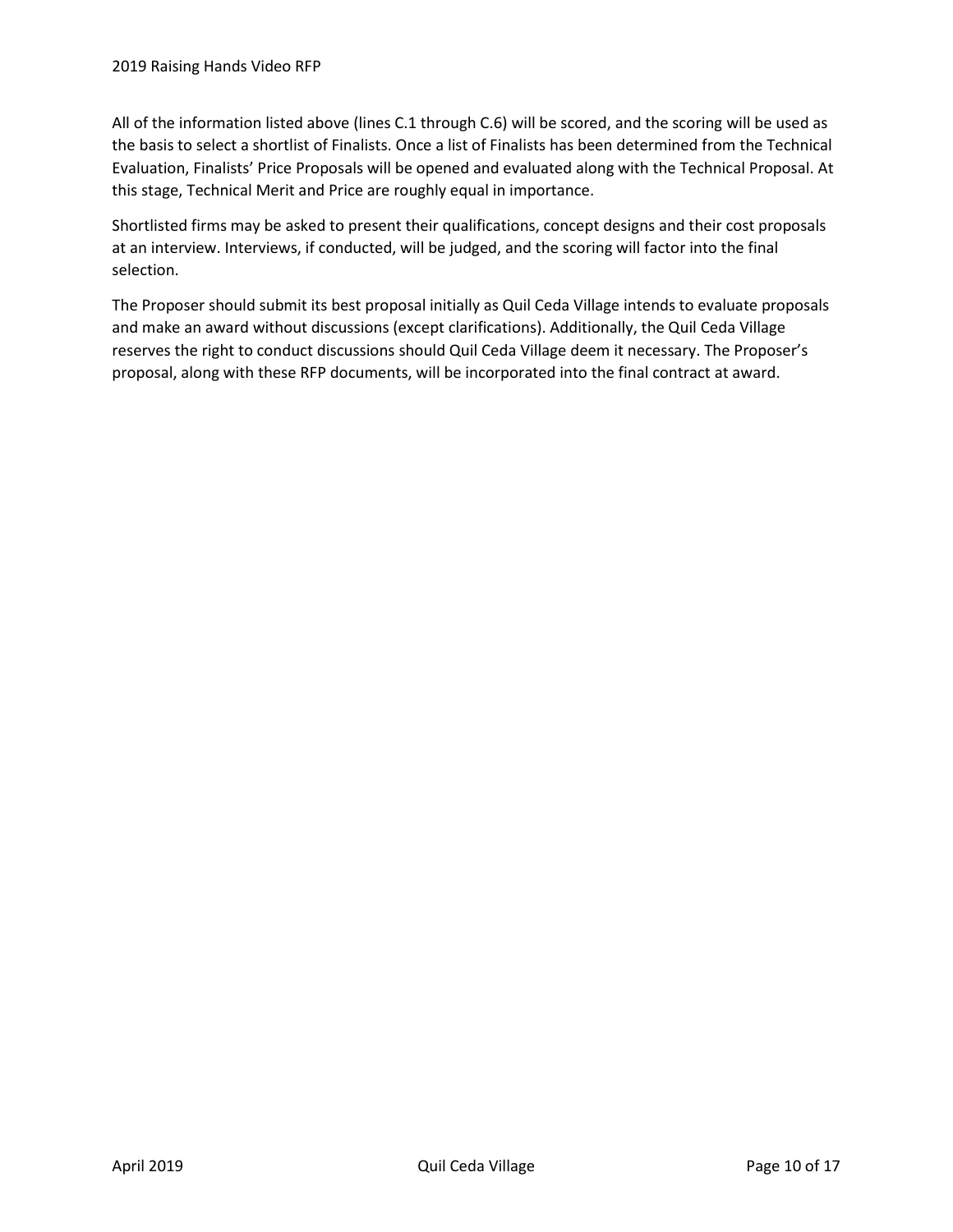## <span id="page-10-0"></span>D. Contract Agreement

## <span id="page-10-1"></span>D.1 Contract Agreement

## **QUIL CEDA VILLAGE SERVICES – CONTRACTOR AGREEMENT**

1. This Agreement is entered into this th day of 2019, between the Consolidated Borough of Quil Ceda Village, a municipal corporation of the Tulalip Tribes, 8802-27th Avenue NE, Quil Ceda Village, WA 98271, hereinafter referred to as the Village and hereinafter referred to as CONTRACTOR. The Village and CONTRACTOR hereby agree that the CONTRACTOR shall provide services to the Village for a specified period of time and for a negotiated Guaranteed Maximum Price as stated herein.

2. The period of time for this Agreement shall begin the th day of , 2019 and shall be complete by the 30th day of September 2019.

3. Compensation: Payment for services under this Agreement shall be on the approved billable rate schedule for a Guaranteed Maximum Price basis. Guaranteed Maximum Price Payment for the completed project shall not exceed  $\oint$  dollars.

4. The Village's Project Manager authorized to implement the terms and conditions of this Agreement is designated as Marilyn Sheldon, Charitable Contributions department.

5. Scope of Work: The Scope of Work under this Agreement shall be as defined in the Request for Proposal, and Contractor's bid documents in response thereto.

6.a The Village shall make payment for a phase to the CONTRACTOR no later than thirty (30) days after the Village's accounting department begins processing CONTRACTOR's invoice for that work. Such processing shall begin after CONTRACTOR presents the invoices and deliverables to the Village's authorized representative and the authorized representative submits written approval to the accounting department for payment based on an inspection of the work. Ten percent (10%) of the total agreement amount may be withheld pending presentation and certified acceptability of a final progress report or deliverable. Payment by the Village does not constitute a waiver of any claims by the Village against CONTRACTOR concerning or arising out of this agreement. Acceptance of final payment by CONTRACTOR constitutes a waiver of all claims by CONTRACTOR.

6.b. CONTRACTOR agrees to maintain for inspection by the Village for seven (7) years after final payment all books, records, documents, and other evidence pertaining to the costs and expenses of this agreement, hereinafter collectively called, "records", to the extent and in such detail as will properly reflect all net costs, direct and indirect, of labor, materials, supplies, and services, and other costs of whatever nature for which reimbursement is claimed under the provisions of this Agreement.

7. Any and all reports, data, findings or other materials or deliverables under this Agreement shall become the property of and remain under the sole proprietorship of the Village.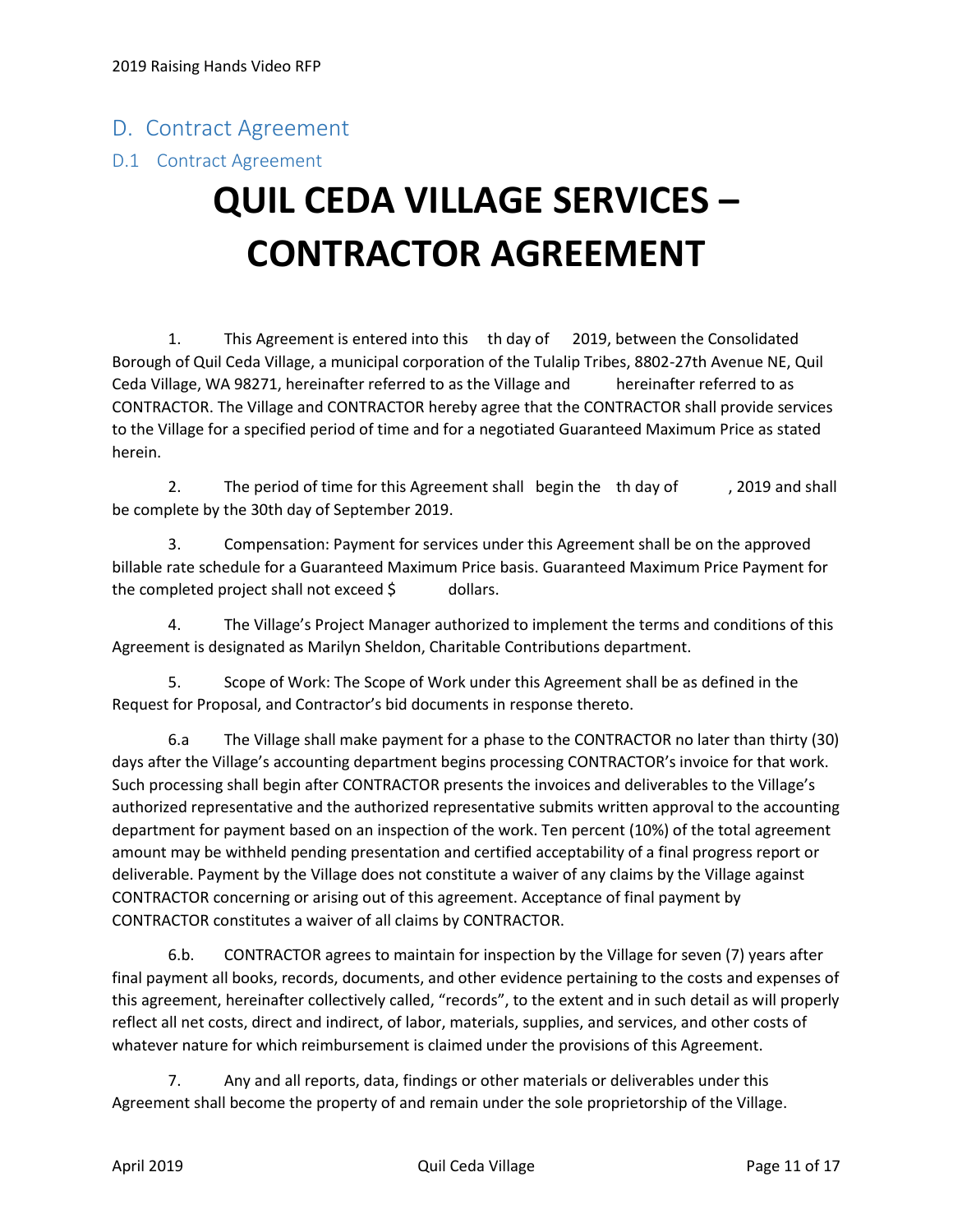CONTRACTOR will keep all information learned under this Agreement confidential and will not release any such information, either orally or in writing, to parties other than the Village, its agents, contractors or employees without the express written permission of the Village.

8. The Village and CONTRACTOR each binds themselves and their partners, agents, assigns, successors and legal representatives of such other party to this Agreement and to the partners, successors and legal representatives of such other party with respect to all terms and conditions of this Agreement.

9. Neither the Village nor CONTRACTOR shall delegate, assign, sublet or transfer their duties or interest in this Agreement without the written consent of the other party. Any such assignment, sublet, delegation or transfer shall be subject to the same terms and conditions as this Agreement.

10. Contract Documents. This Agreement shall include the Request for Proposal, including any addendum thereto, and any documents are other materials submitted by Contractor in response thereto, which are hereby incorporated by this reference as if fully set forth herein.

11. This agreement, including its referenced exhibits, represents the entire and complete agreement between the parties and supersedes all prior negotiations, representations, or agreements either written or oral and may be amended or modified only in writing signed by both parties. Nothing whatsoever in this agreement constitutes or shall be construed as a waiver of the Village's or the Tulalip Tribes' sovereign immunity. This agreement shall not be valid unless each and every Village signature designated below is affixed.

12. Services under this agreement are provided by CONTRACTOR acting in a consulting or personal services capacity and not as a Village employee. CONTRACTOR is not entitled to any payments not expressly stated herein for any fringe benefit whatsoever. CONTRACTOR acknowledges that CONTRACTOR is responsible for all applicable federal and state taxes, unemployment and labor and industries coverage. CONTRACTOR certifies that CONTRACTOR: (a) possesses all of the skills and tools necessary to perform services; (b) will establish their own specific hours for performing services; and (c) will determine their own location for performing services.

13. In the event payment for services under this agreement is made from federal or state funds, CONTRACTOR shall abide by all applicable federal and state laws and regulations governing such funds which laws and regulations are hereby incorporated by reference. Any rights of the CONTRACTOR are subject to the limitations on and availability of such funds to the Village. The CONTRACTOR shall, whether or not federal or state funds are involved, without additional expense to the Village, comply with all applicable laws and obtain all required licenses and permits necessary to execute the provisions of this agreement. CONTRACTOR shall file all required returns and notices. When working on the TULALIP Indian Reservation, CONTRACTOR shall comply with all Tribal laws. Before commencing work, CONTRACTOR shall obtain all required Tribal licenses and permits. CONTRACTOR shall indemnify and hold the Village and the Tulalip Tribes of Washington harmless from any and all costs, liabilities, or obligations by reason of the failure of CONTRACTOR or his or her employees, agents, subcontractors or assigns to comply with any applicable law.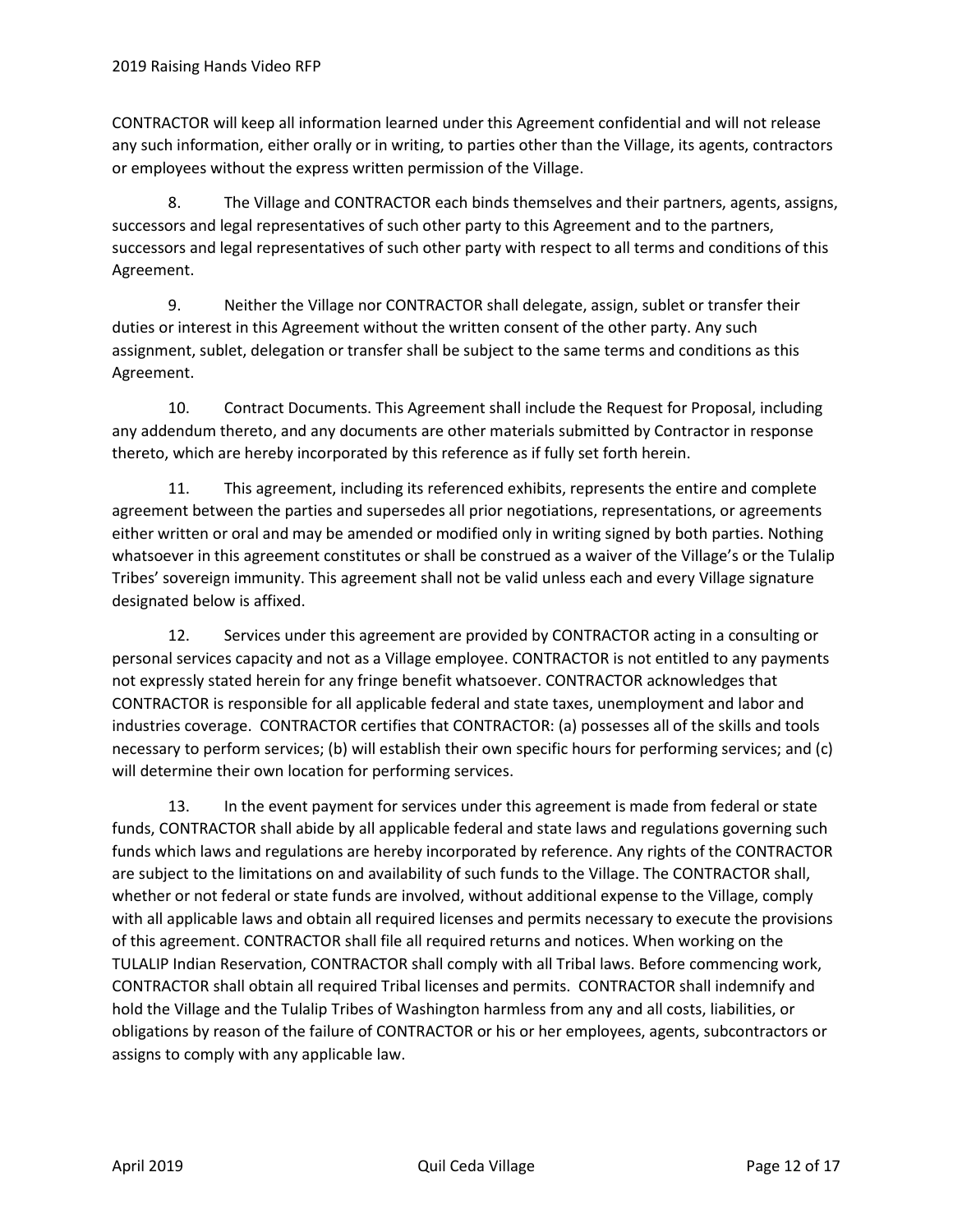14. CONTRACTOR shall not discriminate against any employee or applicant for employment on the basis of race, color, religion, age, sex, national origin, or handicap, with regard to employment upgrading, demotion, transfer, recruitment, advertising, layoff, termination, rates of pay, or other forms of compensation and selection for training. Notwithstanding the foregoing, the CONTRACTOR shall provide preference in employment and subcontracting to enrolled members of TULALIP and members of the TULALIP community as well as enterprises or businesses wholly-owned by TULALIP or its members in accordance with Tulalip Tribal Code Chapter 9.05, TERO Code, as it now exists or may be hereafter amended.

15. CONTRACTOR shall defend, indemnify and hold harmless the Village, its employees and agents against all loss, damage, liability, claims, lawsuits demands, or costs arising in connection with this agreement. CONTRACTOR shall reimburse the Village for all costs reasonably incurred to defend the Village against such claims through attorneys of the Village's choice.

16. CONTRACTOR shall promptly notify the Village of any litigation arising from or affecting its operations under this Agreement, including any bankruptcy or insolvency proceedings of CONTRACTOR or of its assignees or subcontractors. The CONTRACTOR shall not assign its rights under this Agreement without first obtaining the Village's written approval.

17. CONTRACTOR shall not be entitled to any interest on any amount found due and owing hereunder, whether before or after judgment, but shall, at most, only be entitled to the amount specified in paragraph number three.

18. The negotiation and execution of this agreement shall be deemed by the parties to have occurred within the TULALIP Indian Reservation and any interpretation thereof shall be in accordance with the laws of the Quil Ceda Village and the Tulalip Tribes.

19. The Village may terminate this Agreement without cause on ten days' written notice and in such case, CONTRACTOR shall only be entitled to payment for work performed prior to receipt of said notice. Additionally, the Village may immediately suspend operations under this Agreement by written notice of any breach. Suspension shall continue until the Village's authorized representative certifies in writing that the breach is remedied. If CONTRACTOR is still in breach after seven days from the notice of suspension, the Village may, without further notice, terminate all rights of CONTRACTOR under this Agreement.

20. Any failure by the Village to suspend or terminate this Agreement in case of breach shall not waive CONTRACTOR's duty to perform strictly in accordance with this Agreement. Failure by CONTRACTOR to perform on its part any duty, term or condition herein shall constitute a breach.

21. Any notice sent under paragraphs 18 - 19 may either be sent by personally giving a copy thereof to CONTRACTOR or its agents, employer or contractors or mailing a copy to the address set forth below.

22. The failure of the Village to assert any claim or right at any time under this Agreement shall not waive its right to assert any claim or right at a later time.

23. The Village's authorized representative shall be allowed to observe any work done by the CONTRACTOR which is covered by this agreement.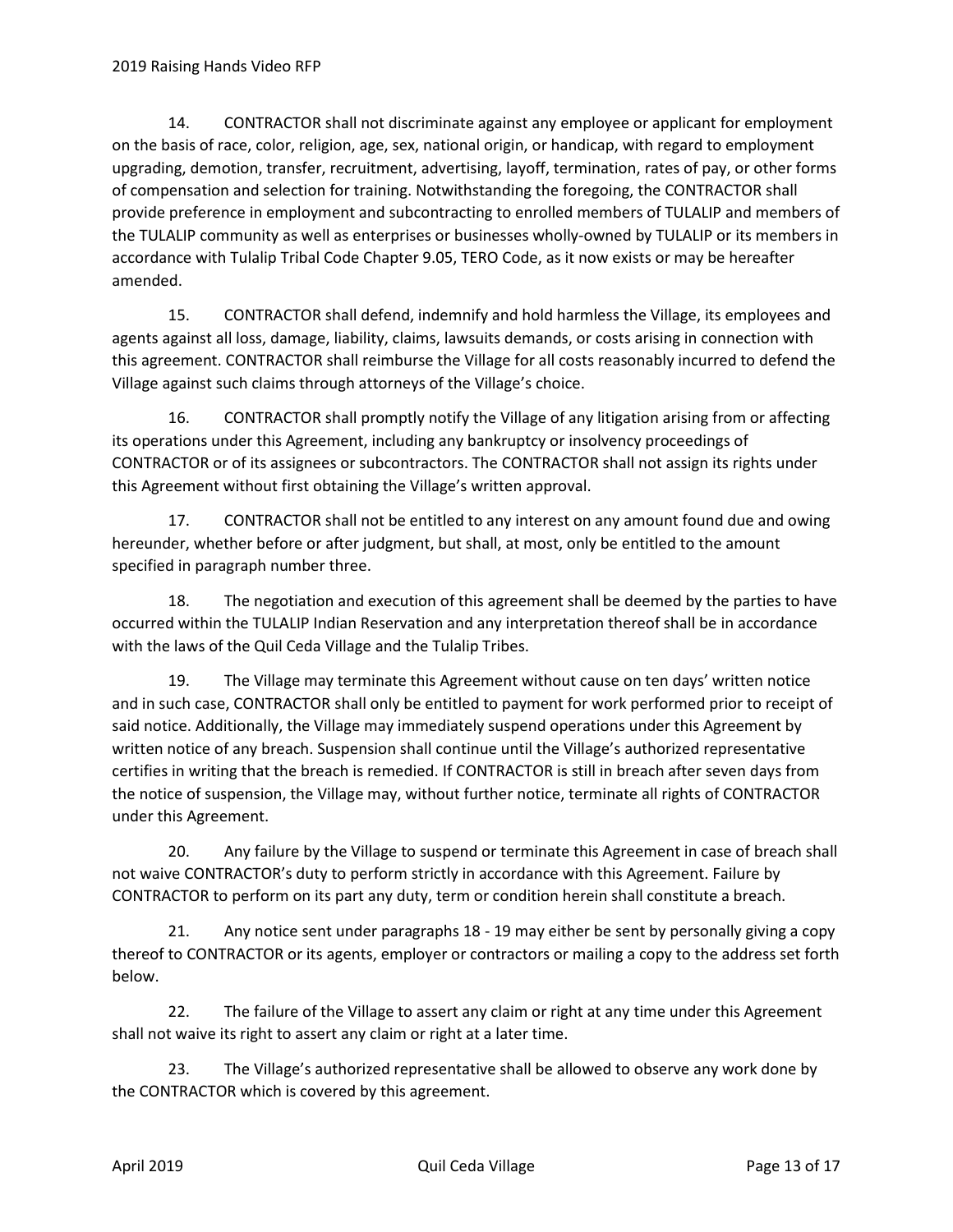2019 Raising Hands Video RFP

Signed and executed this th day of figures of the pay:

QUIL CEDA VILLAGE CONTRACTOR

**Martin Napeahi General Manger, Quil Ceda Village** **Signature of CONTRACTOR**

**Address:**

**Phone: Tulalip Business License No. Federal Tax ID No.**

Exhibits: Notice to Proposers Confidentiality Agreement Request for Proposals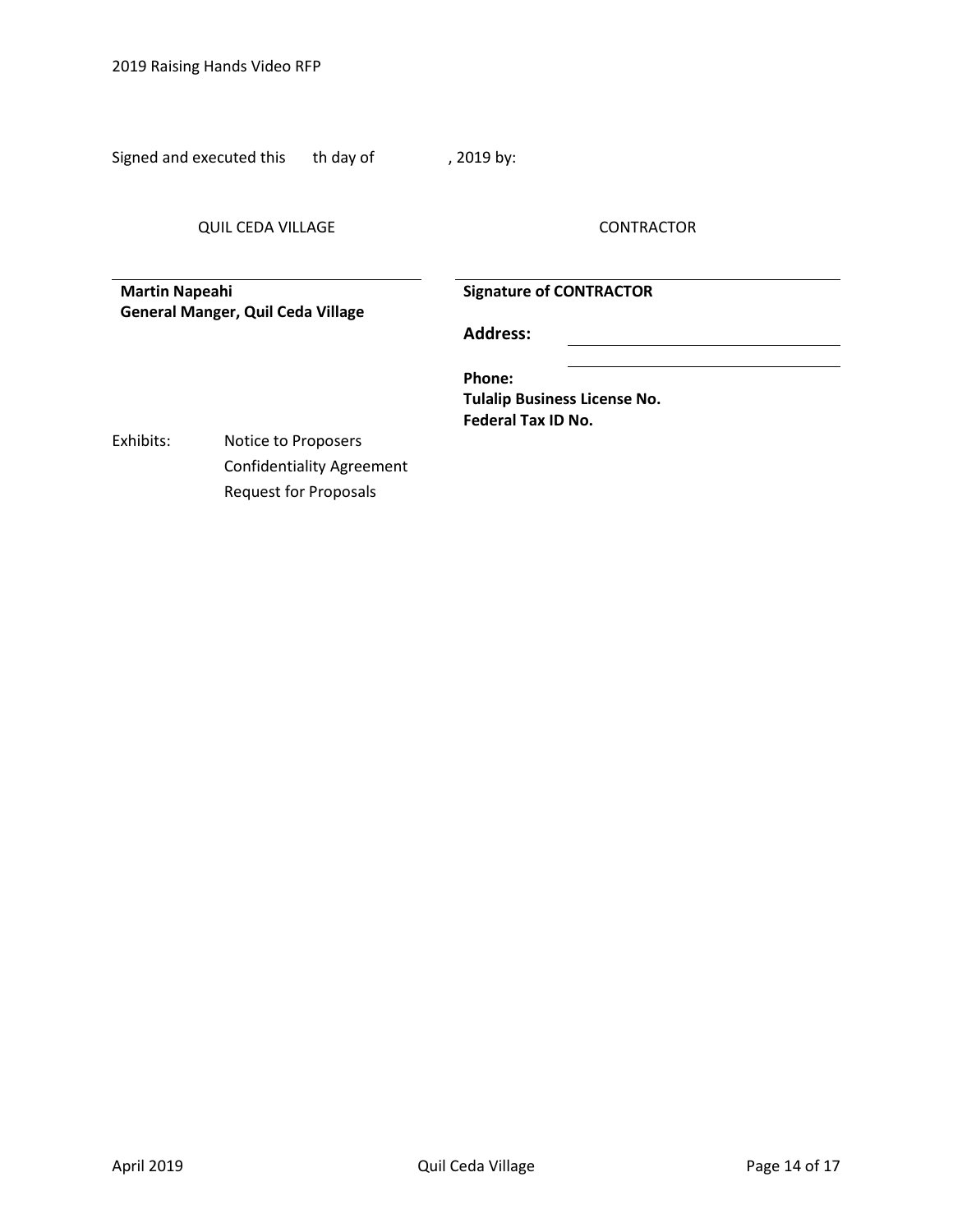## <span id="page-14-0"></span>D.2 Confidentiality Agreement

# Quil Ceda Village

## **CONFIDENTIALITY AGREEMENT**

Upon award of a Contract the successful Proposer shall provide Quil Ceda Village with a completed and signed Confidentiality Agreement as set forth herein. Successful Proposer shall also provide Quil Ceda Village with a Confidentiality Agreement completed and signed by all lower tier contractors and or suppliers whom may perform Work on the Project.

I / we, the undersigned, have been provided certain confidential and proprietary information ("Confidential Information") regarding the Tulalip Tribes of Washington and Quil Ceda Village for the Project identified as "Raising Hands" Video Project ("Project"). "Confidential Information" shall include, without limitation, all financial information, data, materials, products, manuals, business plans, marketing plans, Project design documents, or other information disclosed or submitted orally, in writing, or by any other media.

The undersigned acknowledges that this Confidential Information is sensitive and confidential in nature, and that the disclosure of this information to anyone not part of this Agreement would be damaging to the Tulalip Tribes of Washington or Quil Ceda Village.

In consideration of the premises herein contained, I / we understand and agree that I / we will not disclose any "Confidential Information" regarding this "Project" to any person(s) not a party to this Agreement. Furthermore, I / we will not disclose any of this information directly or indirectly to any competitor of the Tulalip Tribes of Washington or Quil Ceda Village.

Agreed to and accepted:

Signature:

Title:

Printed Name:

Date: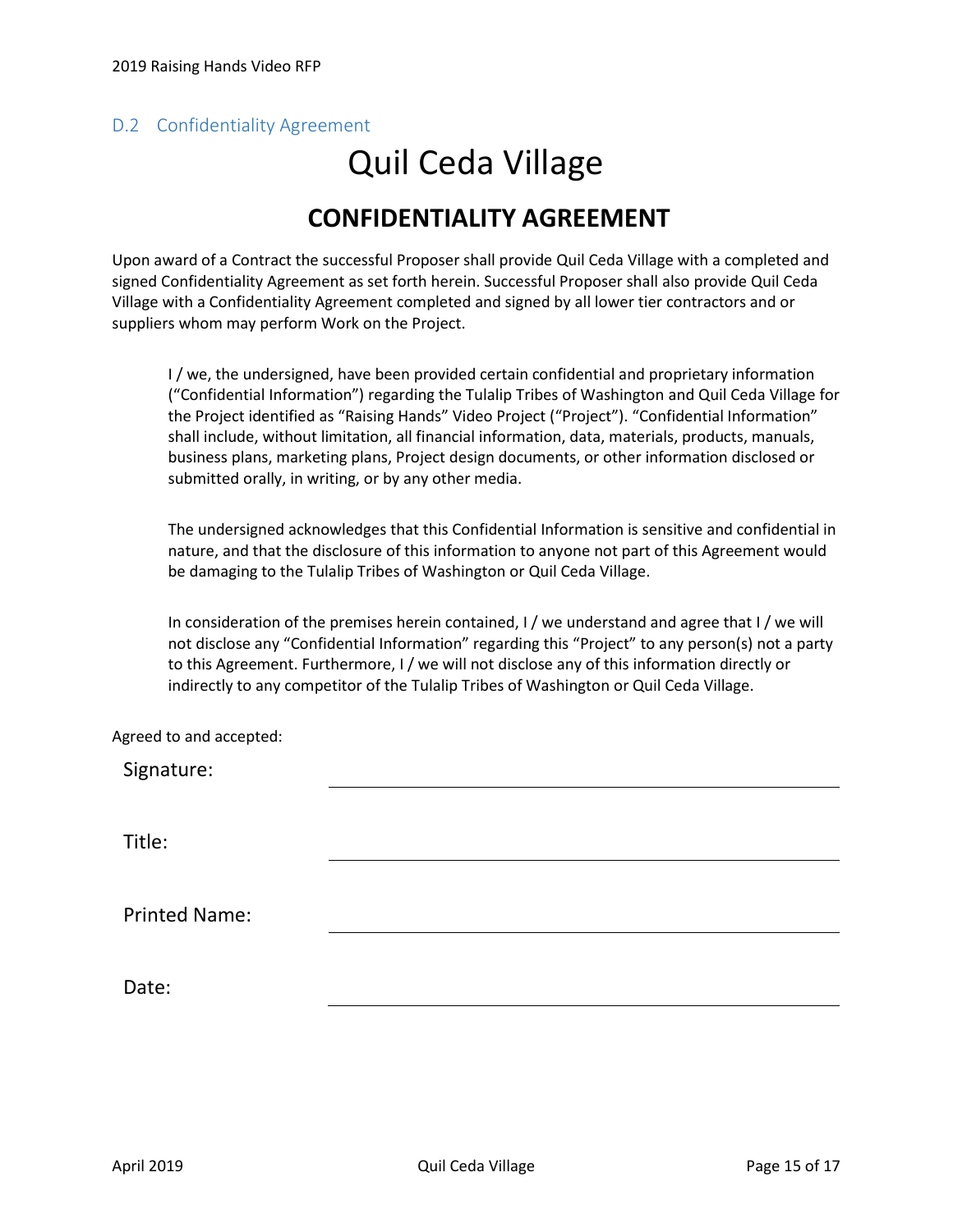## <span id="page-15-0"></span>E. Notice to Proposers

## Quil Ceda Village **NOTICE TO PROPOSERS**

Sealed Requests for Proposals will be received by Quil Ceda Village, at 8802 27th Avenue NE, Tulalip, WA 98271 for the following Project:

#### *Project No. RH 19-001*

"Raising Hands" Video Design and Production Services

Quil Ceda Village, Washington

in accordance with the Statement of Scope of Work and Specifications prepared by:

Consolidated Borough of Quil Ceda Village

8802 27th Avenue NE

Quil Ceda Village, WA 98271

The Project Manager for the Project is:

Consolidated Borough of Quil Ceda Village 8802 27th Avenue NE Quil Ceda Village, WA 98271 Attn. Ms. Marilyn Sheldon Telephone: (360) 716-5070 Facsimile: (360) 651-4249

Work under this Contract will include design and production services to produce the "Raising Hands" video for Quil Ceda Village and a Tulalip History video. The "Raising Hands" video will honor and educate others on several charitable organizations or enterprises that exemplify the Tulalip Tribes' giving and show the outside community that Tulalip Tribes not only care about their immediate community but also about outside community's region wide. It will also educate others in showing that the Tulalip Tribes is here and they are about building a healthy sustainable community. The Tulalip History video will honor the history of Tulalip and include interviews of Tulalip Tribal members and Tulalip Board of Directors. All Contracted work shall be completed by no later than Monday, September 30th, 2019.

Native American Preference related to contracting, subcontracting and suppliers in the project is required. The Tulalip Tribes Board of Directors has the authority to require those employers subject to Tulalip Tribal Code Chapter 9.05, TERO Code, and applicable federal laws and guidelines, to give preference to Indians in hiring, promotions, training, and all other aspects of employment contracting and subcontracting and must comply with Chapter 9.05 and the rules, regulations and orders of the TERO Commission. For more information about Chapter 9.05, contact the Tulalip Tribes' TERO Department at 6406 Marine Drive, Tulalip, WA 98271, Office (360) 716-4747 or Facsimile (360) 651- 3474.